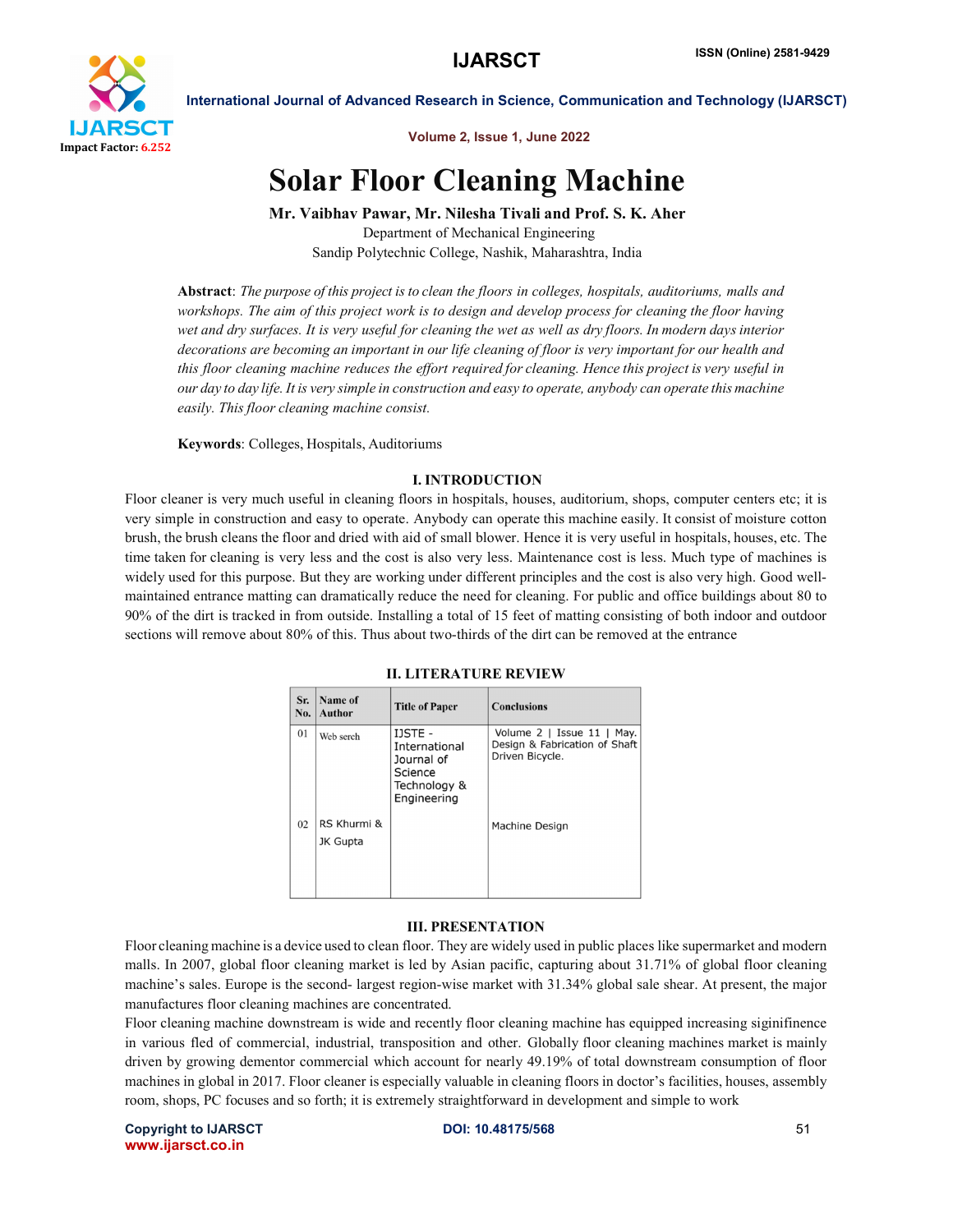

International Journal of Advanced Research in Science, Communication and Technology (IJARSCT)

Volume 2, Issue 1, June 2022

# IV. HISTORY

Historical evidence suggests that carpet cleaning procedures emerged during the 19<sup>th</sup> century. The Industrial Revolution inspired new ideas of cleanliness in Europe and North America. Before the advent of the Industrial Revolution, people protected their carpets by covering them with druggets, or thick, heavy woolen goods that spread underneath tables and other exposed areas. Druggets protected against spills and other stains. Wealthy individuals used canvas cloth cover carpet while away on vacations and during social events held in their homes. The lack of ventilation caused houses to fill with dust, dirt, and soot, which prompted people to search for ways to clean their homes. Societies placed significant value on their homes at that time, which sparked an innovative mindset to clean houses more efficiently. One of the most common techniques for cleaning carpet involved beating rugs with broo mst remove sand, dust, and soot; however, this method did not remove stains. Effective stain removal methods did not emerge until the 1830s, when creative housewives recorded their secrets for the removal of ink, grease, and oil. One stain removal method involved scrubbing carpet with lemon juice and a hot loaf of bread. During the late 1860s and 1870s, carpet cleaning techniques took a leap for the better with the advent of the first manually-operated vacuum cleaner

### V. DESIGN

In the design of floor cleaning machine is very compact as compare to other cleaning machine are available in the market but has attractive design and high durability



# 5.1 Components Required

- 1. A.C Motor
- 2. Pulley
- 3. Battery
- 4. Brushes
- 5. 5 Beta
- 6. 6 Tank